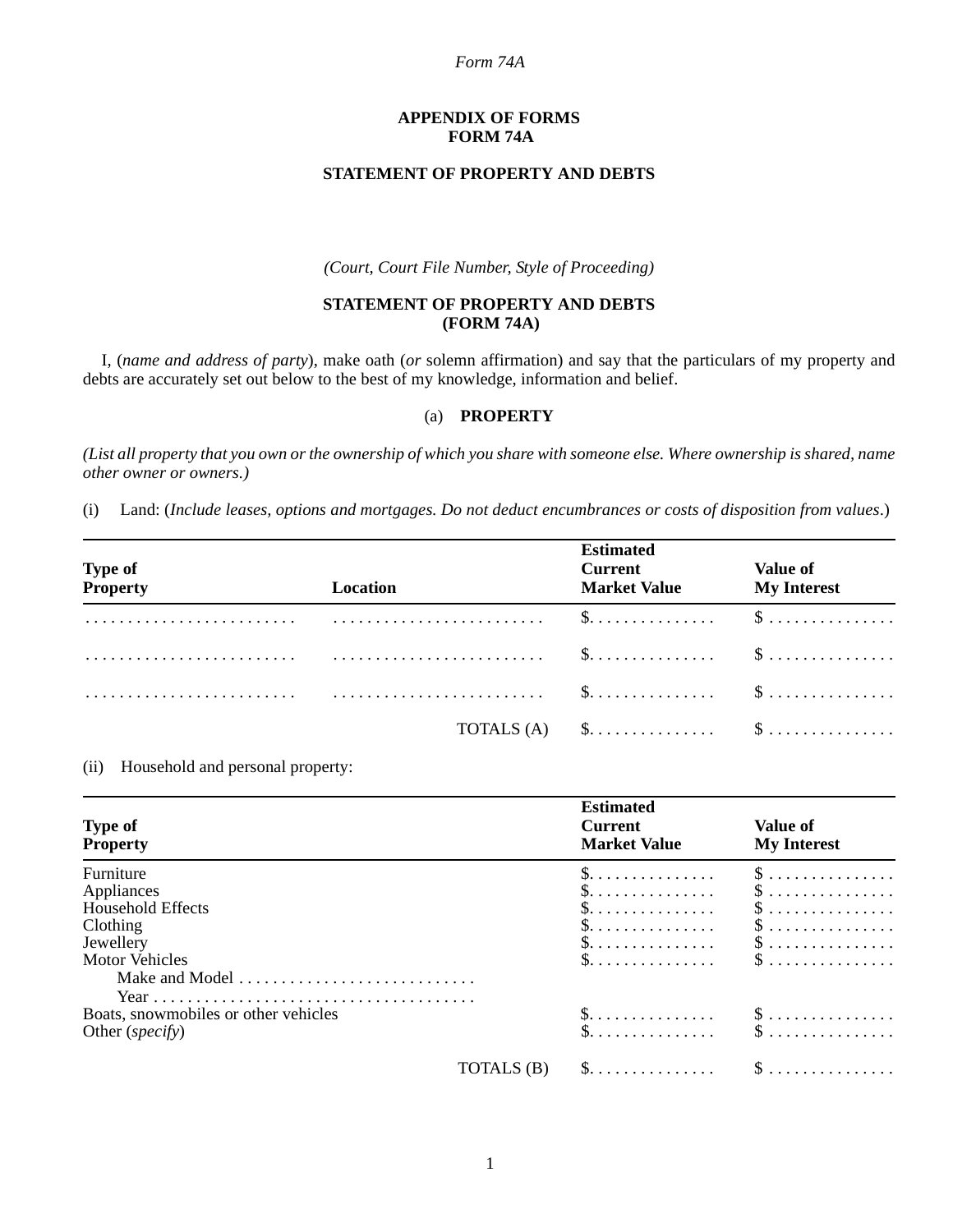#### Savings and Pensions  $(iii)$

| <b>Type of</b><br><b>Property</b>                                                                                                                                |            | Value                                                  | <b>Value of</b><br><b>My Interest</b>                                 |
|------------------------------------------------------------------------------------------------------------------------------------------------------------------|------------|--------------------------------------------------------|-----------------------------------------------------------------------|
| Cash<br><b>Bank Accounts</b><br>Canada Pension Funds<br><b>Other Pension Funds</b><br>R.R.S.P.'s<br>R.H.O.S.P.'s<br>Deposit Receipts<br>Other ( <i>specify</i> ) |            | 5.<br>3.<br>5.<br>5.<br>3.<br>3.<br>$\mathbb{S}$<br>5. | \$<br>$\delta$<br>3<br>$S$<br>$S$<br>$\mathcal{S}$<br>$S$<br>$\delta$ |
|                                                                                                                                                                  | TOTALS (C) | \$.                                                    | 5.                                                                    |

# (iv) Securities: (List stocks, bonds and other.)

| Type of<br>Security                                                                                                           | <b>Estimated</b><br><b>Current</b><br><b>Market Value</b> | <b>Value of</b><br><b>My Interest</b> |
|-------------------------------------------------------------------------------------------------------------------------------|-----------------------------------------------------------|---------------------------------------|
|                                                                                                                               |                                                           |                                       |
| $\ldots \ldots \ldots \ldots \ldots \ldots \ldots \ldots \ldots \ldots \ldots \ldots \ldots \qquad \text{\$ \qquad \text{\$}$ |                                                           |                                       |
|                                                                                                                               |                                                           |                                       |
|                                                                                                                               |                                                           |                                       |

# (v) Life Insurance: (List policies and cash surrender values.)

| <b>Description of</b><br>Policy | <b>Cash Surrender</b> Value of<br><b>Value Exercise Service Service Service Service</b> | <b>My Interest</b> |
|---------------------------------|-----------------------------------------------------------------------------------------|--------------------|
|                                 |                                                                                         |                    |
|                                 |                                                                                         |                    |
|                                 |                                                                                         |                    |
|                                 | TOTALS $(E)$ \$ \$                                                                      |                    |

# (vi) Accounts Receivable: (Give particulars of all business or personal debts owing to you.)

| <b>Particulars</b> | Value                                                                                        | <b>Value of</b><br><b>My Interest</b> |
|--------------------|----------------------------------------------------------------------------------------------|---------------------------------------|
|                    |                                                                                              |                                       |
|                    |                                                                                              |                                       |
|                    |                                                                                              |                                       |
|                    | TOTALS $(F)$ $\qquad \dots \dots \dots \dots \qquad \qquad$ $\qquad \dots \dots \dots \dots$ |                                       |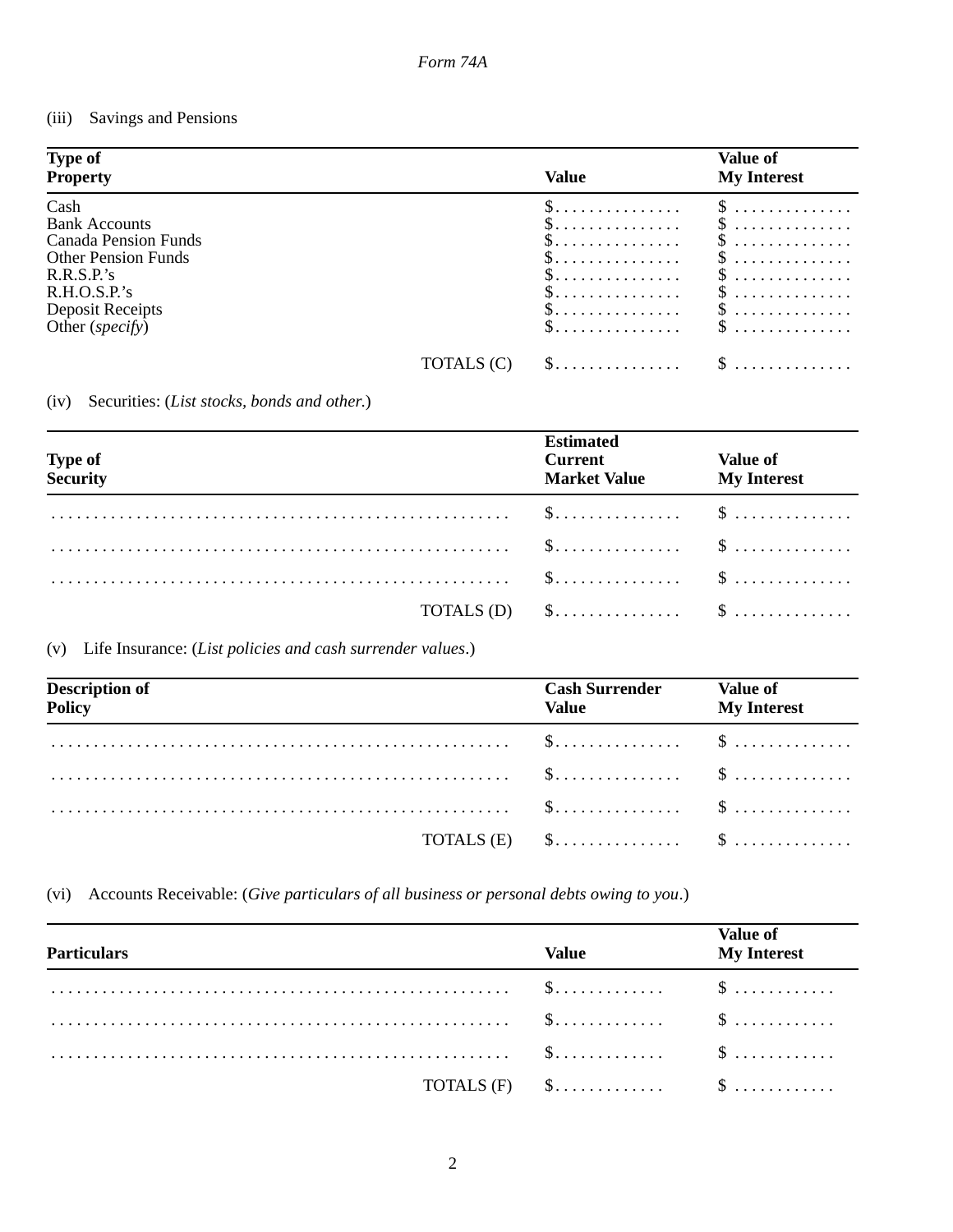(vii) Business Interests: (*Show any interest in unincorporated businesses and any interest in incorporated businesses not shown above under securities*.)

| <b>Business Interest</b> | <b>Estimated</b><br>Current Value of<br><b>Market Value</b> | <b>My Interest</b> |
|--------------------------|-------------------------------------------------------------|--------------------|
|                          |                                                             |                    |
|                          |                                                             |                    |
|                          |                                                             |                    |
|                          | TOTALS $(G)$ \$ \$                                          |                    |

(viii) Other Property: (*List all property not shown above*.)

| <b>Description of Property</b>       |                               | <b>Estimated</b><br><b>Current</b><br><b>Market Value</b>           | <b>Value of</b><br><b>My Interest</b>                                                                      |
|--------------------------------------|-------------------------------|---------------------------------------------------------------------|------------------------------------------------------------------------------------------------------------|
|                                      |                               | $\$\ldots\ldots\ldots\ldots\qquad \$\ldots\ldots\ldots\ldots\ldots$ |                                                                                                            |
|                                      |                               |                                                                     | $\$\ldots\ldots\ldots\ldots\qquad \S\ldots\ldots\ldots\ldots\ldots$                                        |
|                                      |                               |                                                                     |                                                                                                            |
|                                      |                               | TOTALS $(H)$ \$ \$                                                  |                                                                                                            |
| <b>TOTALS</b><br>$(A \text{ to } H)$ | (Total Value)<br>of Property) |                                                                     | $\$\ldots\ldots\ldots\ldots\ldots\ldots\ldots\ldots\ldots$<br>(Total Value of My)<br>Interest in Property) |

## (b) **DEBTS**

(*Give particulars and amounts owing on debts and liabilities, whether arising from personal or business dealings, including mortgages, other encumbrances and charges on property, loans, charge accounts, credit cards and other debts and include contingent liabilities such as guarantees*.)

| <b>Type of Debt</b> | <b>Amount</b><br>Owing                                              | <b>Amount of</b><br><b>My Share</b><br>of Debts |
|---------------------|---------------------------------------------------------------------|-------------------------------------------------|
|                     |                                                                     |                                                 |
|                     | $\$\ldots\ldots\ldots\ldots\qquad \$\ldots\ldots\ldots\ldots\ldots$ |                                                 |
|                     | $\$\ldots\ldots\ldots\ldots\qquad \S\ldots\ldots\ldots\ldots\ldots$ |                                                 |
| <b>TOTALS</b>       | (Total)<br>Debts)                                                   | (Total of<br>My Share<br>of Debts)              |